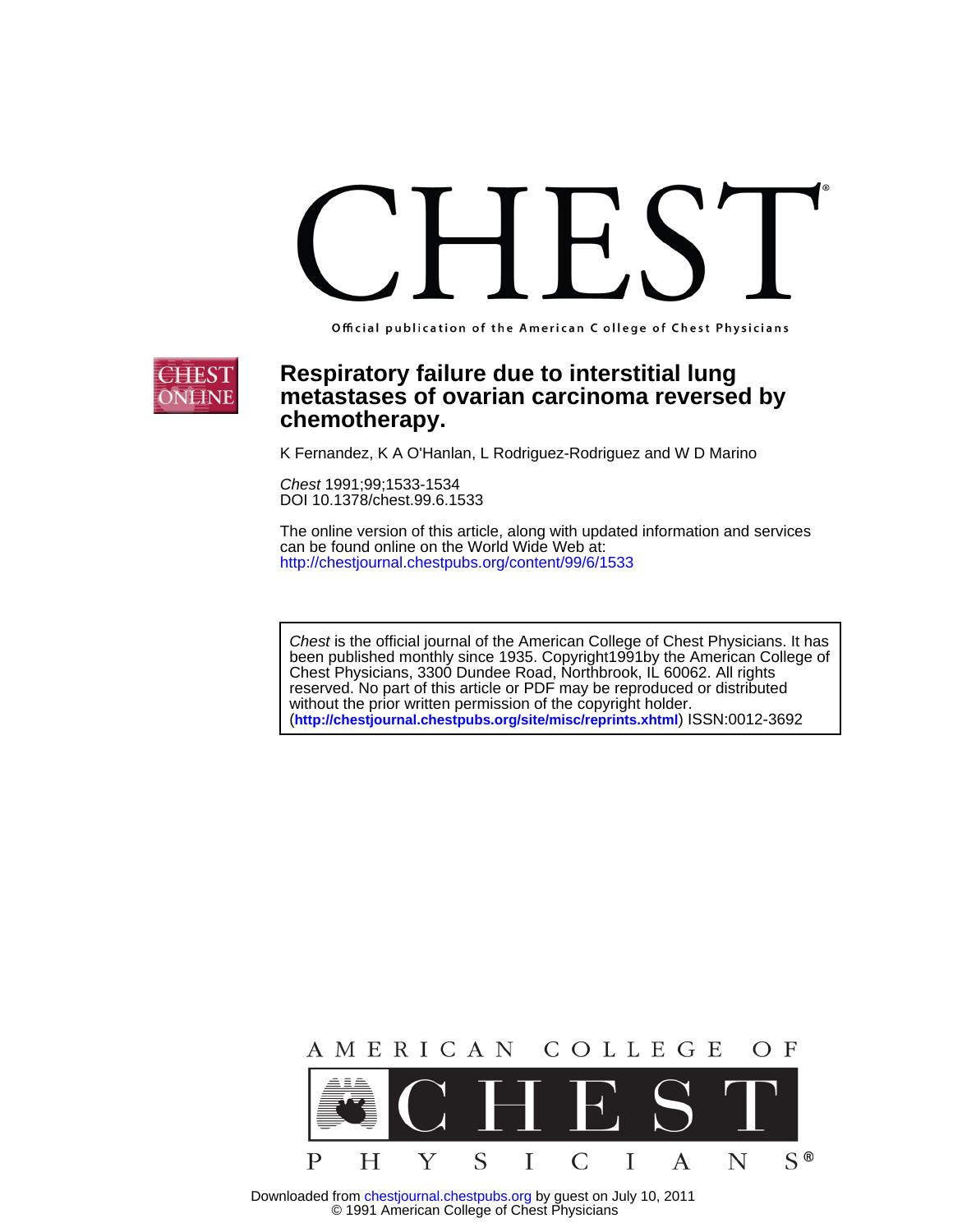#### **REFERENCES**

- 1 McLeod R. Remington IS. Postoperative fungal endocarditis. In: Duma RJ, ed. Infections of prosthetic heart valves and vascular grafts. Baltimore: University Park Press, 1977; 163-236
- 2 Rubenstein E, Noriega ER, Simberkoff MS, Holzman R, Rahal JJ. Fungal endocarditis: analysis of 24 cases and review of the literature. Medicine 1975; 54:331-34
- 3 Seelig MS, Speth CP, Kozinn PJ, Taschdjian CL, Toni EF, Goldberg P. Patterns of Candida endocarditis following cardiac surgery: importance of early diagnosis and therapy. Progr Cardiovase Dis 1974; 17:125-60
- 4 Popp RL, Rubenson DS, Tucker CR, French J. Echocardiogram: M-mode and two dimensional methods. Ann Intern Med 1980; 93.844-56
- 5 Walsh TJ, Hutchins GM, Bulkley BH, Mendelsohn G. Fungal infections of the heart: analysis of 51 autopsy cases. Am I Cardiol 1980: 45:357-66
- 6 Galgiani J, Stevens D. Fungal endocarditis: need for guidelines in evaluating therapy. J Thorac Cardiovasc Surg 1977; 73:293-96
- 7 Rubenstein E, Noriega ER, Simberkoff MS, Rahal JJ. Tissue penetration of amphotericin B in Candida endocarditis. Chest 1974 66:376-96
- 8 Samelson LE, Lerner SA, Resnekov L. Anagnostopoulos C. Relapse of Candida parapsilosis endocarditis after long-term suppression with flucytosine: retreatment with valve replacement and ketoconazole. Ann Intern Med 1980; 93:838-39
- 9 Bille J, Edson R, Roberts G. Clinical evaluation of the lysis centrifugation blood culture system for the detection of fungemia and comparison with a conventional biphasic broth blood culture system. J Clin Microbiol 1984; 19:126-28
- 10 Henry NK, McLimans CA, Wright AJ, Thompson RL, Wilson WR, Washington JA II. Microbiological and clinical evaluation of the isolator lysis centrifugation blood culture tube. J Clin Microbiol 1983: 17:864-69
- 11 McFadden M, Gonzalez-Lavin L, Remington JS. Limited reliability of the negative two dimensional echocardiogram in the evaluation of infectious vegetative endocarditis: diagnostic and surgical implications. J Cardiovasc Surg 1985; 26:59-63
- 12 Nunez L, dela Llana R, Aguado MG, Iglesias A, Larrea JL, Celemin D. Bioprosthetic valve endocarditis: indications for surgical intervention. Ann Thorac Surg 1983; 35:262-70
- 13 Stewart JA, Silimperi D, Harris P, Wise NK, Fraker TD, Kisslo JA. Echocardiographic documentation of vegetative lesions in infective endocarditis: clinical implications. Circulation 1980; 61:374-80
- 14 Mullen P, Jude C, Borkon M, Porterfield J, Walsh TJ. Clinical and echocardiographic diagnosis of Aspergillus mural endocarditis. Chest 1986; 90:451-52
- 15 Seward JB, Khandheria BK, Oh JK, Abel MD, Hughes RW, Edwards WD, et al. Transesophageal echocardiography: technique, anatomic correlations, implementation, and clinical applications. Mayo Clin Proc 1988; 63:649-80
- 16 Mugge A, Daniel WG, Frank G, Lichtlen P. Echocardiography in infective endocarditis: reassessment of prognostic implications of vegetation size determined by the transthoracic and transesophageal approach. J Am Coll Cardiol 1989; 14:631-38
- 17 Longman LP, Hibbert SA, Martin MV. Efficacy of fluconazole in prophylaxis and treatment of experimental Candida endocarditis. Rev Infect Dis 1990; 12:294-98

# **Respiratory Failure Due to** Interstitial Lung Metastases of **Ovarian Carcinoma Reversed by** Chemotherapy\*

Kimberly Fernandez, M.D.;† Katherine A. O'Hanlan, M.D.;‡ Lorna Rodriguez-Rodriguez, M.D.;# and William D. Marino, M.D., F.C.C.P.+

A woman with metastatic ovarian carcinoma developed postoperative respiratory failure due to interstitial lung metastases demonstrated by bronchoalveolar lavage. After chemotherapy, she was able to be removed from mechanical ventilation and has shown progressive resolution of her interstitial lung disease. Metastatic ovarian carcinoma can be a treatable etiology of life-threatening interstitial lung disease. (Chest 1991; 99:1533-34)

wenty five to 35 percent of patients with ovarian carcinoma present with the finding of malignant pleural effusion.<sup>1,2</sup> Parenchymal lung metastasis or mediastinal nodal metastases are more rare. Lymphangitic involvement of the lung was found at autopsy in 170 of the patients in one series.<sup>2</sup> We report a case of respiratory failure due to lymphatic proliferation of tumor in a patient with bilateral malignant pleural effusions, which was resolved by chemotherapy in the intensive care setting.

#### **CASE REPORT**

A 45-year-old woman was admitted to our institution with a fourweek history of abdominal distension. The past medical history was unremarkable. The physical examination was remarkable only for a heart rate of 120 bpm, a respiratory rate of 32 breaths per minute, a tensely ascitic abdomen, and a pelvic mass. Routine laboratory values were relatively unremarkable. Imaging studies of the chest and abdomen showed a large right-sided pleural effusion, a right middle lobe nodule, ascites, and an ovarian mass with intraperitoneal spread. Fluid obtained by thoracentesis and abdominal paracentesis contained papillary adenocarcinoma cells, consistent with an ovarian primary. The CEA, beta HCG, and alpha fetoprotein levels were normal, as was a pap test. However, the CA-125 level was 2371.3 U/ml (normal 0 to 35 U/ml).

She underwent laparotomy with total abdominal hysterectomy, bilateral salpingo-oophorectomy, and debulking of the diffuse peritoneal tumor. Postoperatively, she was unable to breathe without mechanical assistance.

A Swan-Ganz catheter was placed, which revealed an increased eardiac output with mildly elevated pressures. Respiratory system compliance was very low (4 ml/cm H<sub>2</sub>O). Despite paracentesis, diuresis, and documented decreases in central pressures, she continued to have severely reduced compliance, requiring mechanical ventilation with 15 cm of PEEP. The patient had recurrent fever, and chemotherapy was delayed because of suspected pneumonia. Bronchoscopy revealed no obstruction of the airways, and bronchioalveolar lavage fluid contained tumor cells, as did simultaneously obtained left pleural space fluid. She underwent tracheostomy after 21 days of intubation. Chest CT after this showed

<sup>\*</sup>From the †Department of Medicine, Our Lady of Mercy Medical Center, and the ‡Department of Obstetrics and Gynecology, Division of Gynecologic Oncology, Albert Einstein College of Medicine, Bronx, NY.

Reprint requests: Dr. Marino, Our Lady of Mercy Medical Center, 600 East 233rd Street, Bronx 10466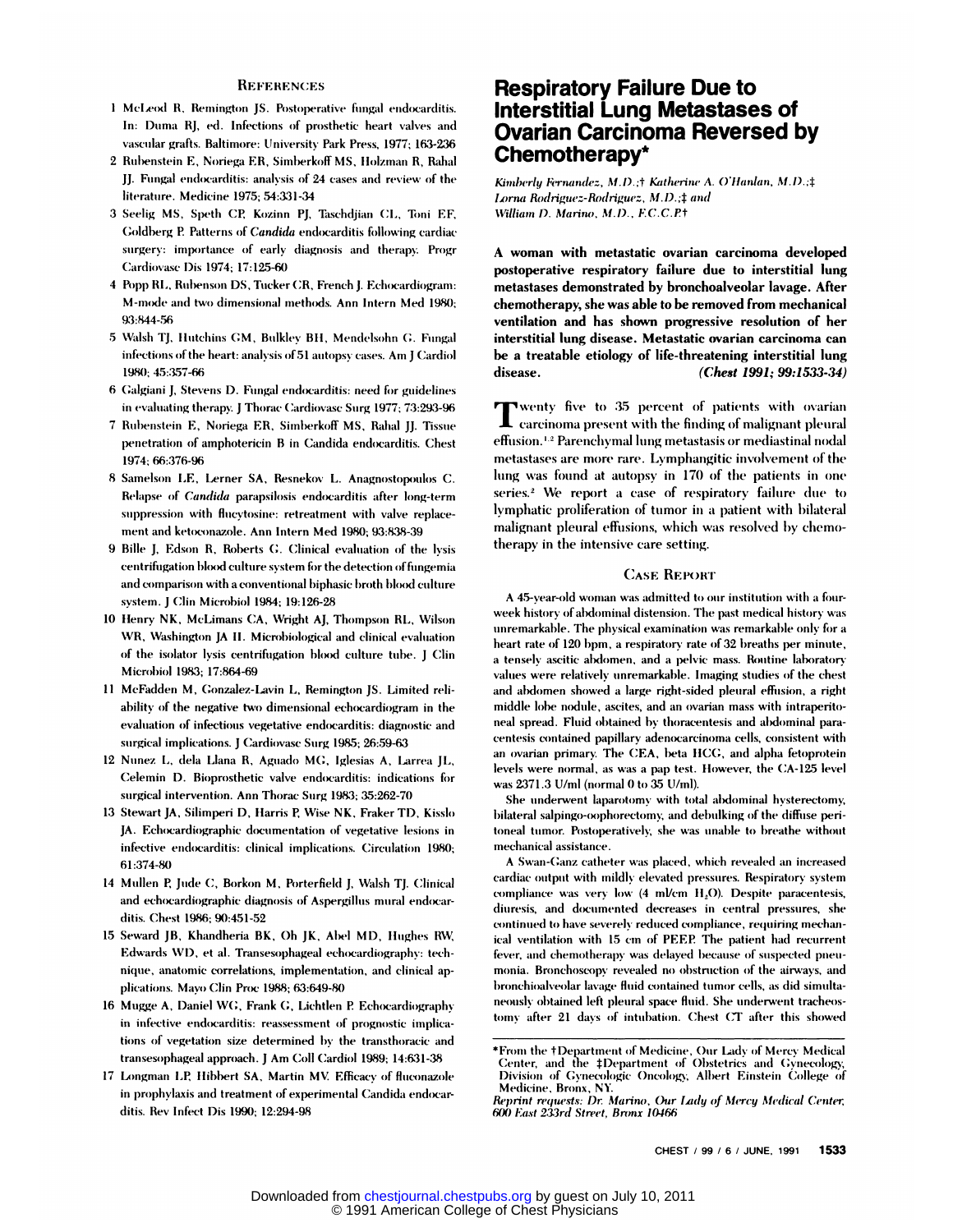

**FIGUBE 1. CT of the chest, (upper) before chemotherapy (lower** four months after the initiation of chemotherapy.<br>bilateral hilar adenopathy, diffuse bilateral interstitial infiltrates<br>pleural effusions, and mediastinal ad

FIGURE 1. CT of the chest, *(upper)* before chemotherapy *(lower)*<br>four months after the initiation of chemotherapy.<br>bilateral hilar adenopathy, diffuse bilateral interstitial infiltrates,<br>pleural effusions, and mediastina

pleural effusions, and mediastinal adenopathy (Fig 1), consistent<br>with interstitial tumor spread in the lungs.<br>Chemotherapy was then instituted with cycles of cisplatin 20 mg/<br>m<sup>2</sup> for three days, and a single dose of cycl Chemotherapy was then instituted with cycles of cisplatin 20 mg/<br>
m<sup>2</sup> for three days, and a single dose of cyclophosphamide (600 mg/<br>
m<sup>2</sup>). After the second course of chemotherapy, there was progressive<br>
improvement of of three days, and a single dose of cyclophosphamide (600 mg/<br>m<sup>2</sup> for three days, and a single dose of cyclophosphamide (600 mg/<br>m<sup>2</sup>). After the second course of chemotherapy, there was progressive<br>improvement of lung c improvement of lung compliance from initial values of 4 ml/cm H<sub>2</sub>O<br>to final values of 15 ml/cm H<sub>2</sub>O. The patient was removed from<br>mechanical ventilation, and the tracheostomy was closed on the<br>72nd postoperative day.<br>Su

interstitution with the interstitution, the concept of the particle day.<br>The postoperative day.<br>Subsequent to discharge, she has received four more courses of<br>chemotherapy, and has nearly normal arterial blood gas values. **Exhibited tests have sharpled in the symple of the motherapy, and has nearly normal arterial blood gas values. The interstitial infiltrates seen on CT scan have largely resolved (Fig 1), and her pulmonary function tests h** concursed inflattates seen on CT scan have largely rest<br>and her pulmonary function tests have shown progress<br>and her pulmonary function tests have shown progress<br>cation (Table 1). In addition, transbronchial biopsy af<br>cour

Interest of chemotherapy revealed no persistent tumor.<br>DISCUSSION<br>Ovarian carcinoma metastasizes to the thorax frequently, and the course of the diseases. In one study, 4 **generally late in the course of the diseases. In one study, 44**<br>Table 1-Vital *Capacity FEV*<sub>1</sub>, *TLC and Dco at two, four,*<br>and six months After Initiation of Chemotherapy

| Table $1 -$ Vital Capacity $FEV_1$ , TLC and Dco at two, four |  |  |
|---------------------------------------------------------------|--|--|
| and six months After Initiation of Chemotherapy               |  |  |

| Ovarian carcinoma metastasizes to the thorax frequently,<br>generally late in the course of the diseases. In one study, 44<br>Table 1—Vital Capacity $FEV_1$ , TLC and Dco at two, four, |             |                                                                       |                   |  |  |
|------------------------------------------------------------------------------------------------------------------------------------------------------------------------------------------|-------------|-----------------------------------------------------------------------|-------------------|--|--|
|                                                                                                                                                                                          | Two Months  | and six months After Initiation of Chemotherapy<br><b>Four Months</b> | <b>Six Months</b> |  |  |
| VC. L<br>$(\%$ pred)                                                                                                                                                                     | .93(29)     | $1.7$ (51)                                                            | (61)<br>2         |  |  |
| FEV. L<br>$(\%$ pred)                                                                                                                                                                    | .92(34)     | (59)<br>1.6                                                           | 1.9(73)           |  |  |
| TLC, L<br>$(\%$ pred)                                                                                                                                                                    | (35)<br>1.7 | 2.99(60)                                                              | 3.2(63)           |  |  |
| Dco,<br>ml/min/mm Hg<br>$(\%$ pred)                                                                                                                                                      |             | (69)<br>14                                                            | 18<br>(89)        |  |  |

percent of patients with ovarian carcinoma had some form<br>of intrathoracic involvement,' of whom 75 percent had of intrathoracic involvement,' of whom 75 percent had<br>pleural effusions. In another study, malignant pleural effu-<br>sions occurred in 24.7 percent of patients with epithelial percent of patients with ovarian carcinoma had some form<br>of intrathoracic involvement,' of whom 75 percent ha<br>pleural effusions. In another study, malignant pleural effi<br>sions occurred in 24.7 percent of patients with epit percent of patients with ovarian carcinoma had some forr<br>of intrathoracic involvement,' of whom 75 percent has<br>pleural effusions. In another study, malignant pleural effu<br>sions occurred in 24.7 percent of patients with epi of intrathoracic involvement,<sup>1</sup> of whom 75 percent had pleural effusions. In another study, malignant pleural effusions occurred in 24.7 percent of patients with epithelial ovarian carcinoma.<sup>2</sup> Conversely, 20 percent of sions occurred in 24.7 percent of patients with epithelial ovarian carcinoma.<sup>2</sup> Conversely, 20 percent of women with malignant pleural effusions were found to have the primary tumor in the female genital tract, usually o ovarian carcinoma.<sup>2</sup> Conversely, 20 percent of women with malignant pleural effusions were found to have the primary tumor in the female genital tract, usually ovary.<sup>3</sup> Other forms of intrathoracic involvement of ovarian malignant pleural effusions were found to have the primary<br>
tumor in the female genital tract, usually ovary.<sup>3</sup> Other<br>
forms of intrathoracic involvement of ovarian carcinoma<br>
include nodular parenchymal metastases (28 pe forms of intrathoracic involvement of ovarian carcinoma<br>
include nodular parenchymal metastases (28 percent),<br>
lymph node involvement (11 percent), solid pleural lesions<br>
(7.5 percent), rib involvement (4 percent), pericar include nodular parenchymal metastases (28 percent), lymph node involvement (11 percent), solid pleural lesions<br>(7.5 percent), rib involvement (4 percent), pericardial involvement (1.3 percent), and parenchymal lymphangiti lymph node involvement (11 percent), solid pleural lesions (7.5 percent), rib involvement (4 percent), pericardial involvement (1.3 percent), and parenchymal lymphangitic spread (6 percent).<sup>1</sup> Despite the frequency of pul (7.5 percent), rib involvement (4 percent), pericardial involvement (1.3 percent), and parenchymal lymphangitic<br>spread (6 percent).<sup>1</sup> Despite the frequency of pulmonary<br>involvement in ovarian carcinoma, respiratory compla (1.3 percent), The involvement (4 percent), pericardia in-<br>volvement (1.3 percent), and parenchymal lymphangitic<br>spread (6 percent).<sup>1</sup> Despite the frequency of pulmonary<br>involvement in ovarian carcinoma, respiratory compl spread (6 percent).<sup>1</sup> Despite the frequency of pulmonary<br>involvement in ovarian carcinoma, respiratory complaints<br>of any sort are rare, being the presenting complaint in only<br>1.4 percent of the patients in one major serie involvement in ovarian carcinoma, respiratory complain<br>of any sort are rare, being the presenting complaint in or<br>1.4 percent of the patients in one major series.<sup>1</sup> No case<br>respiratory failure secondary to metastatic ovar of any sort are rare, being the presenting complaint in only<br>
1.4 percent of the patients in one major series.<sup>1</sup> No case of<br>
respiratory failure secondary to metastatic ovarian carci-<br>
noma has been described previously.<br>

respiratory failure secondary to metastatic ovarian carcinoma has been described previously.<br>In the case presented, metastatic ovarian carcinoma cells<br>were documented in the pleural fluid and in the lung<br>parenchyma, and ch respiratory rainire secondary to metastatic ovarian carci-<br>noma has been described previously.<br>In the case presented, metastatic ovarian carcinoma cells<br>were documented in the pleural fluid and in the lung<br>parenchyma, and In the case presented, metastatic ovarian carcinoma cells<br>were documented in the pleural fluid and in the lung<br>parenchyma, and chest CT demonstrated mediastinal node<br>enlargement. The patient received appropriate antibiotic parenchyma, and chest CT demonstrated mediastinal node<br>enlargement. The patient received appropriate antibiotic<br>and fluid therapy, but she continued to have poor respiratory<br>system function until five days after the second enlargement. The patient received appropriate antibiotic<br>and fluid therapy, but she continued to have poor respiratory<br>system function until five days after the second course of<br>chemotherapy, after which she began her prog provement. and fluid therapy, but she continued to have poor respiratory<br>system function until five days after the second course of<br>chemotherapy, after which she began her progressive im-<br>provement.<br>Lymphangitic spread of ovarian car

chemotherapy, after which she began her progressive im-<br>provement.<br>Lymphangitic spread of ovarian carcinoma into the pul-<br>monary parenchyma thus represents a cause of respiratory<br>failure in patients with metastatic ovarian Failure in progressive improvement.<br> **Lymphangitic spread of ovarian carcinoma into the pulmonary parenchyma thus represents a cause of respiratory**<br> **failure in patients with metastatic ovarian carcinoma which**<br>
can be di Lymphangitic spread of ovarian carcinoma into the pul-<br>monary parenchyma thus represents a cause of respiratory<br>failure in patients with metastatic ovarian carcinoma which<br>can be diagnosed by fiberoptic bronchoscopy with B

# **REFERENCES**

- 1 Dauplat J, Hacher NF, Nieberg RK, Berek JS, Rose TP, Sagae S,<br>**1 Dauplat J, Hacher NF, Nieberg RK, Berek JS, Rose TP, Sagae S,**<br>et al. Distant metastasis in epithelial ovarian carcinoma. Cancer **et al. Distant Metastant metastasis in epithelial ovariant metastasis in epithelial ovarian carcinoma. Cancerry 1987; 60:1561-66** 1987; 60:1561-66 2 Dauplat J, Hacher NF, Nieberg RK, Berek JS, Rose TP, Sagae S,<br>et al. Distant metastasis in epithelial ovarian carcinoma. Cancer<br>1987; 60:1561-66<br>2 Kerr VE, Cadman E. Pulmonary metastases in ovarian cancer.<br>Cancer 1985; 5 1 Dauplat J. Hacher NF. Nieberg RK, Berek JS, Rose TP, Sagae<br>et al. Distant metastasis in epithelial ovarian carcinoma. Can-<br>1987; 60:1561-66<br>2 Kerr VE, Cadman E. Pulmonary metastases in ovarian cano<br>Cancer 1985; 56:1209-1
- 
- 1987; 60:1561-66<br>
2 Kerr VE, Cadman E. Pulmonary metastases in ovarian cancer.<br>
Cancer 1985; 56:1209-13<br>
3 Johnston WW. The malignant pleural effusion. Cancer 1985;<br>
56:905-09 56:905-09

# et al. Distant metastasis in epithelial ovarian carcinoma. Cancer 1987; 60:1561-66<br>
2 Kerr VE, Cadman E. Pulmonary metastases in ovarian cancer.<br>
Cancer 1985; 56:1209-13<br>
3 Johnston WW. The malignant pleural effusion. Canc 1987; 60:1561-66<br>
2 Kerr VE, Cadman E. Pulmonary metastases in ova<br>
Cancer 1985; 56:1209-13<br>
3 Johnston WW. The malignant pleural effusion. C<br> **S6:905-09**<br> **Successful Balloon Aortic<br>
Valvuloplasty in a Patient with<br>
Mitra**

Varvuloplasty in a ratient with<br>Mitral Valve Endocarditis\*<br>Mark W. Burket, M.D.†<br>A critically-ill 73-year-old man was admitted with simul<br>neous mitral valve endocarditis and aortic stenosis. Ballo **MITTAI VAIVE ENDOCATOITIS"**<br>
Mark W. Burket, M.D.†<br>
A critically-ill 73-year-old man was admitted with simulta-<br>
neous mitral valve endocarditis and aortic stenosis. Balloon<br>
aortic valvuloplasty was performed successfull Mark W. Burket, M.D.†<br>A critically-ill 73-year-old man was admitted with simulta-<br>neous mitral valve endocarditis and aortic stenosis. Balloon<br>aortic valvuloplasty was performed successfully and without<br>complications and w A critically-ill 73-year-old man was admitted with simulneous mitral valve endocarditis and aortic stenosis. Balle<br>aortic valvuloplasty was performed successfully and with<br>complications and was followed by prompt clinical A critically-ill 73-year-old man was admitted with simultaneous mitral valve endocarditis and aortic stenosis. Balloon aortic valvuloplasty was performed successfully and without complications and was followed by prompt cl neous mitral valve endocarditis and aortic stenosis. Balloon<br>aortic valvuloplasty was performed successfully and without<br>complications and was followed by prompt clinical improve-<br>ment. Balloon aortic valvuloplasty should ment. Balloon aortic valvuloplasty should be considered in

iagnostic cardiac catheterization in patients with bacpatients with aortic stenosis and nonaortic valve endocarditis.<br>
(Chest 1991; 99:1534-3)<br>
Il ignostic cardiac catheterization in patients with ba<br>
lization of vegetations.<sup>1</sup> The material and manipulation **Examples 12**<br> **Example 12**<br> **Example 20**<br> **Example 20**<br> **Example 20**<br> **Example 20**<br> **Example 20**<br> **Example 20**<br> **Example 20**<br> **Example 20**<br> **Example 20**<br> **Example 20**<br> **College of Ohio,**<br> **Toledo.** 

lization of vegetations.<sup>1</sup> The material and manipulation<br> **From the Department of Medicine.**<br> *Resistant Professor of Medicine.*<br> *Reprint requests: Dr. Burket, Medical College of Ohio, Department*<br> *of Medicine, PO Box 1 From the Department of Medicine, Medical Toledo.*<br> *Populary Professor of Medicine.*<br> *Reprint requests: Dr. Burket, Medical College of Medicine, PO Box 10008, Toledo 43699* 

1534 Reprint requests: Dr. Burket, Medical College of Ohio, Department<br>1534 Successful Balloon Aortic Valvuloplasty (Mark W. Burket)<br>1534 Successful Balloon Aortic Valvuloplasty (Mark W. Burket)